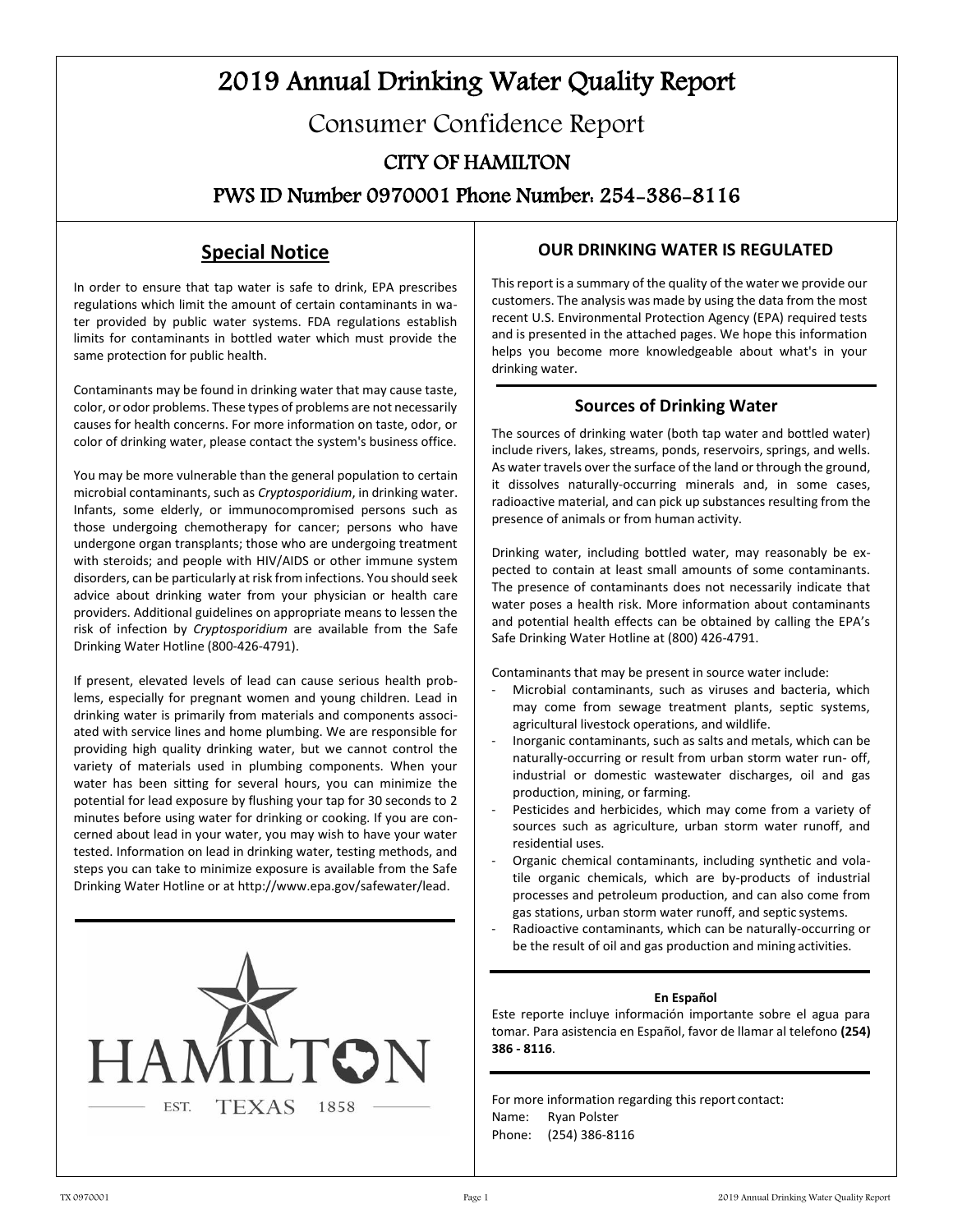#### Where do we get our drinking water?

Our drinking water is obtained from a SURFACE water source, PROCTOR LAKE in COMANCHE county.

| Source Water Name                                         | Type of Water | Report Status | Location<br><u> 1980 - Johann Barnett, fransk politiker (</u> |
|-----------------------------------------------------------|---------------|---------------|---------------------------------------------------------------|
| UPPER LEON RIVER MUNICIPAL WATER DISTRICT—TX0470015 UPPER | sw            | <b>ACTIVE</b> | LAKE PROCTOR                                                  |

#### Information about Source Water Assessments

The TCEQ has completed a Source Water Assessment for all drinking water systems that own their sources. The report describes the susceptibility and types of constituents that may come into contact with your drinking water source based on human activities and natural conditions. The system(s) from which we purchase our water received the assessment report. For more information on source water assessments and protection efforts at our system, contact Gary Lacy at Upper Leon Municipal Water District or the report may be viewed a[t http://ulrmwd.com/.](http://ulrmwd.com/) Additional information on source water assessments is available via the Source Water Assessment Viewer (URL: https:/[/www.tceq.texas.gov/gis/swaview](http://www.tceq.texas.gov/gis/swaview) ) or through Drinking Water Watch (URL[: http://dww2.tceq.texas.gov/](http://dww2.tceq.texas.gov/) DWW/).

ALL drinking water may contain contaminants... When drinking water meets federal standards there may not be any health based benefits to purchasing bottled water or point of use devices. Drinking water, including bottled water, may reasonably be expected to contain at least small amounts of some contaminants. The presence of contaminants does not necessarily indicate that water poses a health risk. More information about contaminants and potential health effects can be obtained by calling the EPA's Safe Drinking Water Hotline (1-800-426-4791).

Secondary Constituents. Many constituents (such as calcium, sodium, or iron) which are often found in drinking water, can cause taste, color, and odor problems. The taste and odor constituents are called secondary constituents and are regulated by the State of Texas, not the EPA. These constituents are not causes for health concern. Therefore, secondaries are not required to be reported in this document but they may greatly affect the appearance and taste of your water.

#### About The Following Pages

The pages that follow list all of the federally regulated or monitored contaminants which have been found in your drinking water. The U.S. EPA requires water systems to test for up to 97 contaminants.

#### 2019 Regulated Contaminants Detected

#### Coliform Bacteria

| Maximum<br>Contaminant<br>Level Goal | Total Coliform Maximum<br>Contaminant Level | Highest<br>No.<br>$\circ$ of<br>Positive | Fecal Coliform or E. Coli<br>Maximum Contaminant Level | Total No. of Positive<br>E. Coli or Fecal Coli-<br>form Samples | Violation | Likely Source of Contamination          |
|--------------------------------------|---------------------------------------------|------------------------------------------|--------------------------------------------------------|-----------------------------------------------------------------|-----------|-----------------------------------------|
|                                      | 0 positive monthly samples                  |                                          |                                                        |                                                                 | N         | Naturally present in the<br>environment |

## **Turbidity**

Turbidity has no health effects. However, turbidity can interfere with disinfection and provide a medium for microbial growth. Turbidity may indicate the presence of disease-causing organisms. These organisms include bacteria, viruses, and parasites that can cause symptoms such as nausea, cramps, diarrhea and associated headaches.

| Year | Contaminant | <b>Highest Single</b><br>Measurement | Lowest Monthly % of Sam-<br>ples Meeting Limits | <b>Turbidity Limits</b> | Unit of Measure | Source of Contaminant |
|------|-------------|--------------------------------------|-------------------------------------------------|-------------------------|-----------------|-----------------------|
| 2019 | Turbidity   | 0.59                                 | 97.2%                                           | 0.3                     | <b>NTU</b>      | Soil Runoff           |

## TOC—Total Organic Compound

| Year | Contaminant<br>(Unit of Measure) | Average Raw<br>Water TOC | Average<br>Treated<br>Water TOC | Average Monthly<br>Compliance Ratio | Average Treated<br>Water SUVA<br>$(L/mg-m)$ | Treatment<br>Technique<br>Violation | Source of Contaminant                           |
|------|----------------------------------|--------------------------|---------------------------------|-------------------------------------|---------------------------------------------|-------------------------------------|-------------------------------------------------|
| 2019 | Total Organic<br>Compound (ppm)  | 8.00                     | 5.90                            | 0.92                                | 1.83                                        | No                                  | TOC is naturally present in<br>the environment. |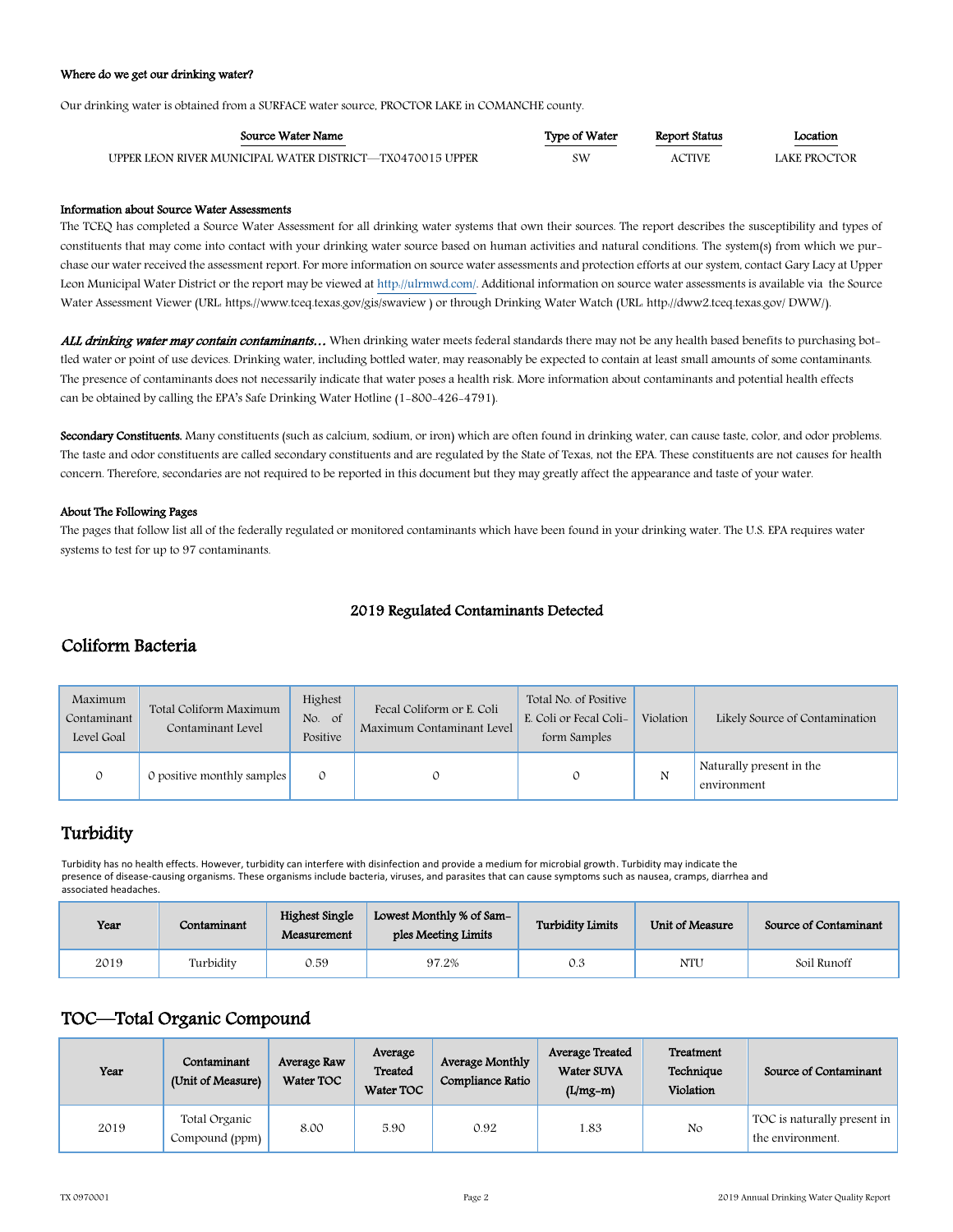## **2019 Water Quality Test Results**

| Disinfection<br><b>By-Products</b>                                                                                                                            | Collection<br>Date | Highest Level<br>Or Average<br>Detected | Range of<br>Individual<br>Samples | <b>MCLG</b>              | <b>MCL</b> | <b>Units</b> | Violation | Likely Source of<br>Contamination               |
|---------------------------------------------------------------------------------------------------------------------------------------------------------------|--------------------|-----------------------------------------|-----------------------------------|--------------------------|------------|--------------|-----------|-------------------------------------------------|
| Haloacetic Acids<br>$(HAA5)$ <sup>*</sup>                                                                                                                     | 2019               | 32                                      | $6.6 - 36.8$                      | No goal for<br>the total | 60         | ppb          | N         | By-product of drinking water disinfec-<br>tion. |
| <sup>4</sup> The value in the Highest Level or Average Detected column is the highest average of all HAA5 sample results collected at a location over a year' |                    |                                         |                                   |                          |            |              |           |                                                 |
| Total Trihalomethanes<br>(TTHM)                                                                                                                               | 2019               | 57                                      | $27 - 91.3$                       | No goal for<br>the Total | 80         | ppb          | N         | By-product of drinking water disinfec<br>tion.  |

'\* The value in the highest Level or Average Detected column is the highest average of all TTHM sample results collected at a location over a year'

| Inorganic<br>Contaminants         | Collection<br>Date | Highest Level<br>Or Average<br>Detected | Range of<br>Individual<br>Samples | <b>MCLG</b> | <b>MCL</b> | <b>Units</b> | Violation | Likely Source of<br>Contamination                                                                  |
|-----------------------------------|--------------------|-----------------------------------------|-----------------------------------|-------------|------------|--------------|-----------|----------------------------------------------------------------------------------------------------|
| Nitrate [measured as<br>Nitrogen] | 2019               | 0.42                                    | $0.42 - 0.42$                     | 10          | 10         | ppm          | N         | Runoff from fertilizer use; Leaching<br>from septic tanks, sewage; Erosion of<br>natural deposits. |
| Nitrate [measured as<br>Nitrogen] | 2/18/15            | 0.03                                    | $0.03 - 0.03$                     |             |            | ppm          | N         | Runoff from fertilizer use; Leaching<br>from septic tanks, sewage; Erosion of<br>natural deposits. |

## Regulated Contaminants - Supplied by Upper Leon Water Municipal Water District

| Inorganic<br>Contamin-<br>ants    | <b>Collection</b><br>Date | <b>Highest</b><br>Level<br><b>Detected</b> | Range of<br><b>Levels Detected</b> | <b>MCLG</b>    | <b>MCL</b>     | <b>Units</b> | Violation | <b>Likely Source</b><br>of<br>Contamination                                                                              |
|-----------------------------------|---------------------------|--------------------------------------------|------------------------------------|----------------|----------------|--------------|-----------|--------------------------------------------------------------------------------------------------------------------------|
| <b>Arsenic</b>                    | 3/06/2019                 | < 0.0020                                   | $0.0020 - 0.0020$                  | $\Omega$       | 10             | ppb          | N         | Erosion of natural deposits; Runoff<br>from orchards; Runoff from glass and<br>electronics production wastes.            |
| <b>Barium</b>                     | 3/06/2019                 | 0.0735                                     | $0.0735 - 0.0735$                  | $\overline{2}$ | $\overline{2}$ | ppm          | N         | Discharge of drilling wastes; Discharge<br>from metal refineries; Erosion of natu-<br>ral deposits.                      |
| Cyanide                           | 3/07/2019                 | 0.14                                       | 0.14                               | 200            | 200            | mg/L         | N         | Discharge from plastic and fertilizer<br>factories; Discharge from<br>steel/metal<br>factories.                          |
| <b>Fluoride</b>                   | 3/08/2019                 | 0.12                                       | 0.12                               | 4              | 4              | mg/L         | N         | Erosion of natural deposits; Water<br>additive which promotes strong teeth;<br>Discharge from fertilizer and<br>aluminum |
| Nitrate [measured<br>as Nitrogen] | 3/01/2019                 | 0.38                                       | $0.38 - 0.38$                      | 10             | 10             | mg/L         | N         | Runoff from fertilizer use; Leaching<br>from septic tanks, sewage; Erosion<br>of natural deposits.                       |
| Selenium                          | 3/06/2019                 | < 0.0030                                   | $0.0030 - 0.0030$                  | 50             | 50             | mg/L         | N         | Discharge from petroleum and metal<br>refineries; Erosion of natural<br>deposits; Discharge from mines.                  |

| Radioactive<br><b>Contaminants</b> | <b>Collection</b><br>Date | <b>Highest</b><br>Level<br><b>Detected</b> | <b>Range of Levels</b><br><b>Detected</b> | <b>MCLG</b> | <b>MCL</b> | <b>Units</b> | <b>Violation</b> | <b>Likely Source of</b><br><b>Contamination</b> |
|------------------------------------|---------------------------|--------------------------------------------|-------------------------------------------|-------------|------------|--------------|------------------|-------------------------------------------------|
| <b>Beta/photon emitters</b>        | 3/21/2018                 | 8.4                                        | $8.4 - 8.4$                               |             | 50         | pCi/L*       | Ν                | Decay of natural and man-made<br>deposits.      |
| <b>Combined Radium</b><br>226/228  | 5/29/2018                 | < 1.0                                      | $< 1.0 - 1.0$                             |             |            | pCi/L        | Ν                | Erosion of natural deposits.                    |

\*EPA considers 50 pCi/L to be the level of concern for beta particles